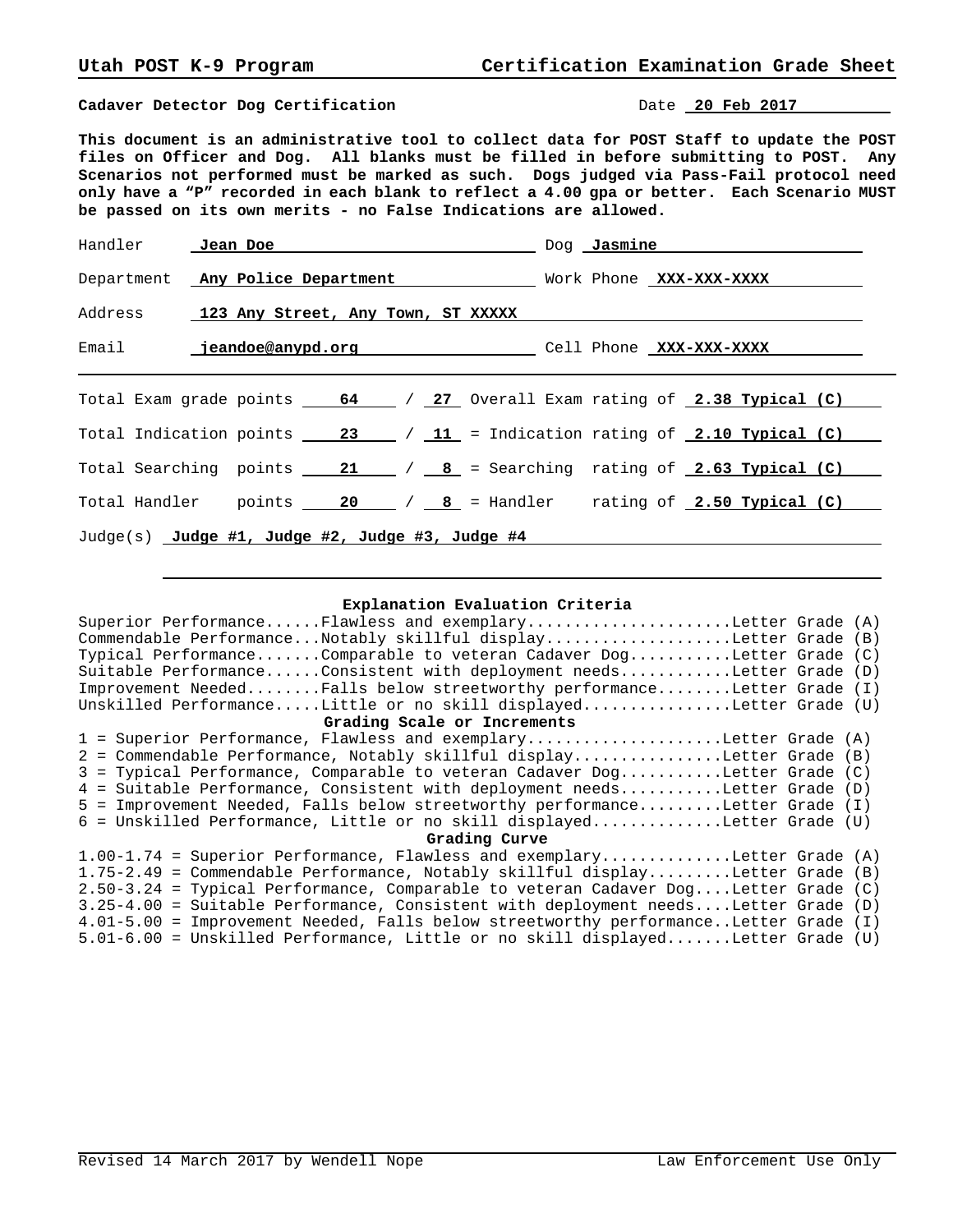|         | Cadaver Detector Dog Certification             | Date 20 Feb 2017                                                                      |
|---------|------------------------------------------------|---------------------------------------------------------------------------------------|
| Handler | Jed Doe                                        | Atlas<br>Dog                                                                          |
|         |                                                |                                                                                       |
| $1$ .   | Locate/Indicate two                            | separate partial-cadavers buried in an 800<br>square yard                             |
|         | field/forest site.                             | A diversion will also be placed within the search area.                               |
|         | Searching Skill<br>3                           |                                                                                       |
|         | Indication<br>#1<br>2                          | Slight hesitation, then immediate & steadfast                                         |
|         | Indication<br>#2<br>$\mathbf{2}$               | Immediate, then sporadic glancing back at Handler                                     |
|         | Diversion <b>Pass</b> Fail                     | Dead rabbit                                                                           |
|         | Handler Skill<br>3                             |                                                                                       |
|         |                                                | Judge #1                                                                              |
|         | Name/Agency of Judge                           |                                                                                       |
| $2$ .   | Locate/Indicate two                            | separate partial-cadavers placed in an<br>800<br>square yard                          |
|         |                                                | field/forest site. One part shall be placed about 6' above ground. The other part     |
|         |                                                | shall be at ground level but not visible (muzzle worn for ground level search).       |
|         | Searching Skill<br>$\mathbf{2}$                | Focused & Methodical, slower pace would be optimal                                    |
|         | Indication<br>3<br>#1                          |                                                                                       |
|         | Indication<br>#2<br>1                          | Stood on hind legs and stared at target for 15 secs                                   |
|         | $\overline{a}$<br>Handler Skill                | Slowed K-9 down very efficiently, no stress induced                                   |
|         | Name/Agency of Judge                           | Judge #2                                                                              |
| 3.      |                                                | Locate/Indicate one partial cadaver sunk/buried just below the water line in water    |
|         | or along the bank.                             | A diversion will also be placed within the search area.                               |
|         | Searching Skill<br>4                           | Exhibit more focus and intensity, yet successful                                      |
|         | #1<br>Indication<br>$\mathbf{2}$               | Bit at water twice, then sat steadfast & stared                                       |
|         | Diversion<br><b>Pass</b> Fail                  | Dead waterfowl partially submerged on shore                                           |
|         | Handler Skill<br>1                             | Extremely efficient keeping K-9 on-task                                               |
|         | Name/Agency of Judge                           | Judge #3                                                                              |
| 4.      |                                                | Locate/Indicate two (2) separate partial-cadavers buried in a landfill or             |
|         |                                                |                                                                                       |
|         | garbage dump of at least 400 square yard size. |                                                                                       |
|         | Searching Skill<br>$\mathbf{2}$                | Commendable focused navigation throughout the rubbish                                 |
|         | Indication<br>3<br>#1                          |                                                                                       |
|         | #2<br>Indication<br>4                          | Appr. 20 secs hesitation before steadfast down/stare                                  |
|         | Handler Skill<br>4                             | Remain calm/quiet while K-9 pinpoints                                                 |
|         | Name/Agency of Judge                           | Judge #4                                                                              |
| 5.      |                                                | Locate/Indicate one bloodstain in a room sealed for at least three days.<br>The stain |
|         | shall not be visible to the naked eye.         |                                                                                       |
|         | Searching Skill<br>$\mathbf{1}$                | Focused/disciplined/methodical/closed-mouth                                           |
|         | Indication<br>#1<br>$\mathbf{1}$               | Immediate & steadfast sit with intense stare                                          |
|         | Handler Skill<br>$\overline{a}$                | Notably skillful search pattern                                                       |
|         | Name/Agency of Judge                           | Judge #1                                                                              |
| б.      |                                                | Locate/Indicate one partial-cadaver hidden in a sewer, sewage, or compost pile.       |
|         | Searching<br>Skill<br>3                        |                                                                                       |
|         | 3<br>Indication<br>#1                          |                                                                                       |
|         | Handler Skill<br>2                             | Commendably agile in mucky conditions                                                 |
|         |                                                |                                                                                       |
|         | Name/Agency of Judge                           | Judge #2                                                                              |
| 7.      |                                                | Locate/Indicate one bloodstain in an automobile. The stain shall be in the vehicle    |
|         |                                                | for at least three days and shall not be visible to the naked eye. A diversion will   |
|         | also be placed within the vehicle.             |                                                                                       |
|         | Searching<br>Skill<br>2                        | Focused/intense/methodical ext/int, especially trunk                                  |
|         | Indication<br>#1<br>ı                          | Immediate/steadfast stare at carpet floor in trunk                                    |
|         | Diversion<br>Pass Fail                         | Fresh hamburger in wrapper under driver seat                                          |
|         | Handler Skill<br>3                             | Stumbled at rear of vehicle w/o startling K-9                                         |
|         | Name/Agency of Judge                           | Judge #3                                                                              |
| 8.      |                                                | Locate/Indicate one bloodstain on one piece of clothing which has been placed in one  |
|         |                                                | of six piles of human clothing. A diversion will also be placed within the area.      |
|         | Searching Skill<br>4                           | Exhibit less rummaging, more finesse                                                  |
|         | Indication<br>#1<br>1                          | Almost spontaneous sit with fixated stare                                             |
|         | Diversion<br>Pass Fail                         | Fresh human spittle                                                                   |
|         | Handler Skill                                  |                                                                                       |
|         |                                                |                                                                                       |
|         | Name/Agency of Judge                           | Judge #4                                                                              |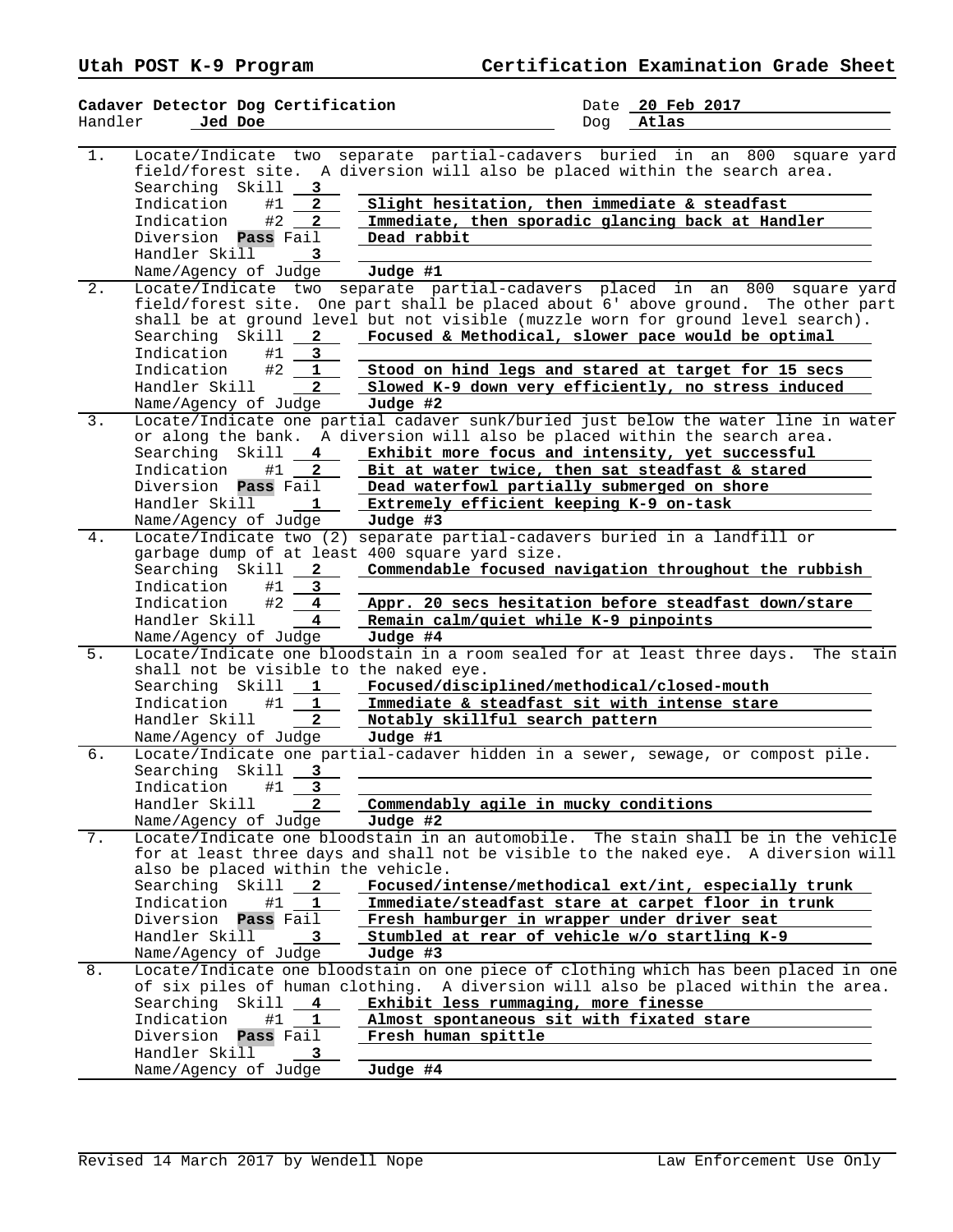**Cadaver Detector Dog Certification Date Date Date** 

**This document is an administrative tool to collect data for POST Staff to update the POST files on Officer and Dog. All blanks must be filled in before submitting to POST. Any Scenarios not performed must be marked as such. Dogs judged via Pass-Fail protocol need only have a "P" recorded in each blank to reflect a 4.00 gpa or better. Each Scenario MUST be passed on its own merits - no False Indications are allowed.**

| Address                                                                                                                                                        |  |  |  |  |  |  |
|----------------------------------------------------------------------------------------------------------------------------------------------------------------|--|--|--|--|--|--|
| Email                                                                                                                                                          |  |  |  |  |  |  |
| Total Exam grade points $\frac{1}{\sqrt{2\pi}}$ / $\frac{1}{\sqrt{2\pi}}$ = Overall rating of $\frac{1}{\sqrt{2\pi}}$                                          |  |  |  |  |  |  |
| Total Indication points $\begin{array}{c} \begin{array}{c} \end{array}$ / $\begin{array}{c} \end{array}$ = Indication rating of $\begin{array}{c} \end{array}$ |  |  |  |  |  |  |
| Total Searching points $\frac{1}{\sqrt{2\pi}}$ / $\frac{1}{\sqrt{2\pi}}$ = Searching rating of $\frac{1}{\sqrt{2\pi}}$                                         |  |  |  |  |  |  |
|                                                                                                                                                                |  |  |  |  |  |  |
| Judge(s)                                                                                                                                                       |  |  |  |  |  |  |

## **Explanation Evaluation Criteria**

 $\mathcal{L}_\text{max}$  , and the set of the set of the set of the set of the set of the set of the set of the set of the set of the set of the set of the set of the set of the set of the set of the set of the set of the set of the

Superior Performance......Flawless and exemplary......................Letter Grade (A) Commendable Performance...Notably skillful display....................Letter Grade (B) Typical Performance.......Comparable to veteran Cadaver Dog...........Letter Grade (C) Suitable Performance......Consistent with deployment needs............Letter Grade (D) Improvement Needed........Falls below streetworthy performance........Letter Grade (I) Unskilled Performance.....Little or no skill displayed................Letter Grade (U)

## **Grading Scale or Increments**

|  | 1 = Superior Performance, Flawless and exemplaryLetter Grade (A)             |  |
|--|------------------------------------------------------------------------------|--|
|  | 2 = Commendable Performance, Notably skillful displayLetter Grade (B)        |  |
|  | 3 = Typical Performance, Comparable to veteran Cadaver DogLetter Grade (C)   |  |
|  | 4 = Suitable Performance, Consistent with deployment needsLetter Grade (D)   |  |
|  | 5 = Improvement Needed, Falls below streetworthy performanceLetter Grade (I) |  |
|  | 6 = Unskilled Performance, Little or no skill displayedLetter Grade (U)      |  |

## **Grading Curve**

|  | $1.00-1.74$ = Superior Performance, Flawless and exemplaryLetter Grade (A)           |  |
|--|--------------------------------------------------------------------------------------|--|
|  | 1.75-2.49 = Commendable Performance, Notably skillful displayLetter Grade (B)        |  |
|  | $2.50-3.24$ = Typical Performance, Comparable to veteran Cadaver DogLetter Grade (C) |  |
|  | 3.25-4.00 = Suitable Performance, Consistent with deployment needsLetter Grade (D)   |  |
|  | 4.01-5.00 = Improvement Needed, Falls below streetworthy performanceLetter Grade (I) |  |
|  | $5.01-6.00$ = Unskilled Performance, Little or no skill displayedLetter Grade (U)    |  |